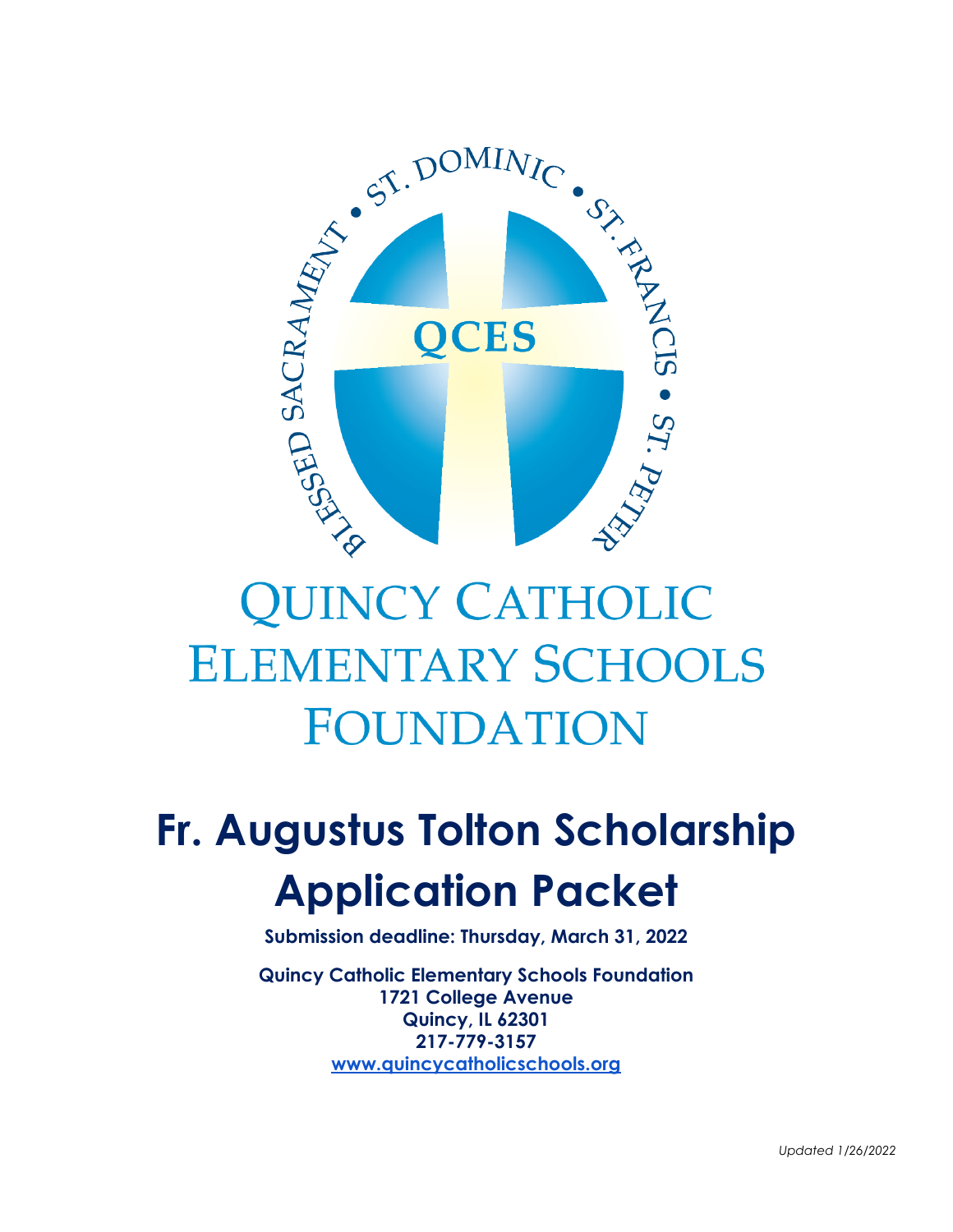## **Quincy Catholic Elementary Schools Foundation Fr. Augustus Tolton Scholarship** *Applicant Eligibility Criteria*

- The Fr. Augustus Tolton Scholarship is a QCES full-tuition scholarship (K-8) for one or more children awarded to one family registered at each of the four Quincy Catholic parishes (Blessed Sacrament, St. Anthony, St. Francis, and St. Peter) who have demonstrated financial need as determined by information provided by the family on the FACTS Grant & Aid Assessment Application Form. Since the scholarships are need based, the names of the four families who are awarded a Fr. Augustus Tolton Scholarship will not be disclosed and will remain confidential.
- If all eligibility requirements are met, including continued demonstration of financial need, the family will continue to receive the Fr. Augustus Tolton Scholarship until all elementary school-age children in the family have completed the 8th Grade, provided the children are continuously enrolled in school and there is no lapse in children from that family enrolled in the school, and provided there is continued funding for the full tuition scholarship by the designated donor.
- When the last elementary school-age child of a family receiving a Fr. Augustus Tolton Scholarship completes the 8th Grade at one of Quincy's four Catholic elementary schools, all scholarship obligations will cease and the scholarship will then be awarded to a new family from the same parish based on the same eligibility criteria outlined above.
- Families applying for the Fr. Augustus Tolton Scholarship will be required to complete and submit the attached Fr. Augustus Tolton Scholarship Form by 3 p.m. on Thursday, March 31, 2022.
- Application forms may be submitted via mail or email to Sara Reuschel, Executive Director, Quincy Catholic Elementary Schools Foundation, 1721 College Ave., Quincy, IL 62301 OR [director@quincycatholicschools.org](mailto:director@quincycatholicschools.org).
- Families who apply for the Fr. Augustus Tolton Scholarship must complete the required online FACTS Grant & Aid Assessment Application Form and submit the required supporting documentation (W2s, 2021 tax return, etc.) and pay the \$40 processing fee. The online application must be submitted by 11:59 pm on Thursday, March 31, 2022.
- In addition, families who apply for the Fr. Augustus Tolton Scholarship must annually submit the Parish Pastor's Verification Form included in the application. The form must be signed by their respective pastor verifying that the student(s) receiving the scholarship have been Baptized in the Catholic Church and both the child(ren) and at least one parent are "actively practicing their Catholic faith." This form must be submitted with the application by 5 p.m. on Thursday, March 31, 2022. "Actively practicing their Catholic faith" will be defined as giving of one's time, talent, and treasure, to the extent possible; attending weekly Mass as a family; and any children of elementary school age, if not already attending one of the four Quincy Catholic Elementary Schools, are enrolled and actively participating in their parish's PSR program.
- The Fr. Augustus Tolton Scholarship is for tuition only, and may not be used to pay any other school fees including the Instructional Fee or the Technology Fee required for each child enrolled in a Quincy Catholic Elementary School, which a family receiving a Fr. Augustus Tolton Scholarship will be required to pay by the specified deadline. Failure to pay any fees, other than tuition, to the Catholic school in which they wish to enroll their child(ren) by the specified deadline will result in a family's automatic ineligibility for the Fr. Augustus Tolton Scholarship.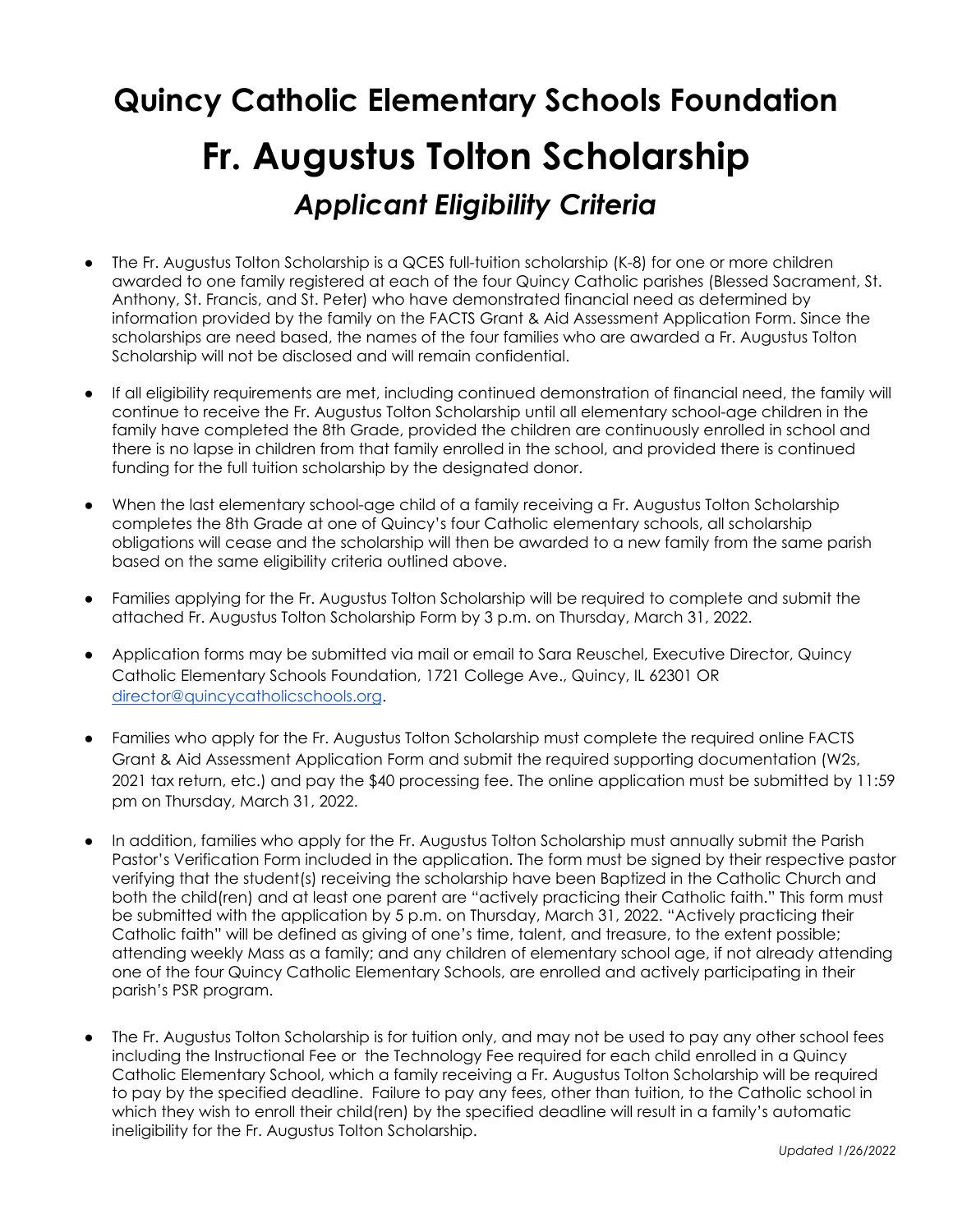- All other tuition assistance for which a family may be eligible, such as a tuition credit from the Gene Grawe Fund, will be applied first, and the remaining tuition balance for the recipient will be covered by the Fr. Augustus Tolton Scholarship.
- If there is no family from a particular parish that applies for a full tuition scholarship that has demonstrated need, as determined by FACTS Grant & Aid Assessment, the scholarship for that particular parish will be awarded to another family meeting the specified criteria, including demonstrated financial need, regardless of their parish affiliation and based on the family having the next highest need in any parish.
- If a family withdraws their children from a Quincy Catholic Elementary School, for whatever reason, or fails to meet all of the eligibility criteria outlined above, the full tuition scholarship will be withdrawn and will be awarded to a new family from the same parish based on the same eligibility criteria outlined above.
- The QCES Foundation Board reserves the right to change and/or modify the criteria for the Fr. Augustus Tolton Scholarship at any time, as deemed necessary.

#### *Fr. Augustus Tolton Scholarship Application Packet Checklist*

\_\_\_\_\_ Complete the Fr. Augustus Tolton Scholarship Application Form.

Parish Pastor's Verification Form indicating family members are active practicing Catholics.

Submit the completed application and Pastor's Verification Form by 5 p.m. on March 31, 2022 to the QCES Foundation Office via mail at 1721 College Ave., Quincy, IL 62301 OR by email to [director@quincycatholicschools.org](mailto:director@quincycatholicschools.org).

\_\_\_\_\_ Complete and submit the FACTS Grant & Aid Assessment Application Form, along with supporting documentation (W2s, 2020 tax return, etc.), and the required processing fee by 11:59 p.m. on March 31, 2022.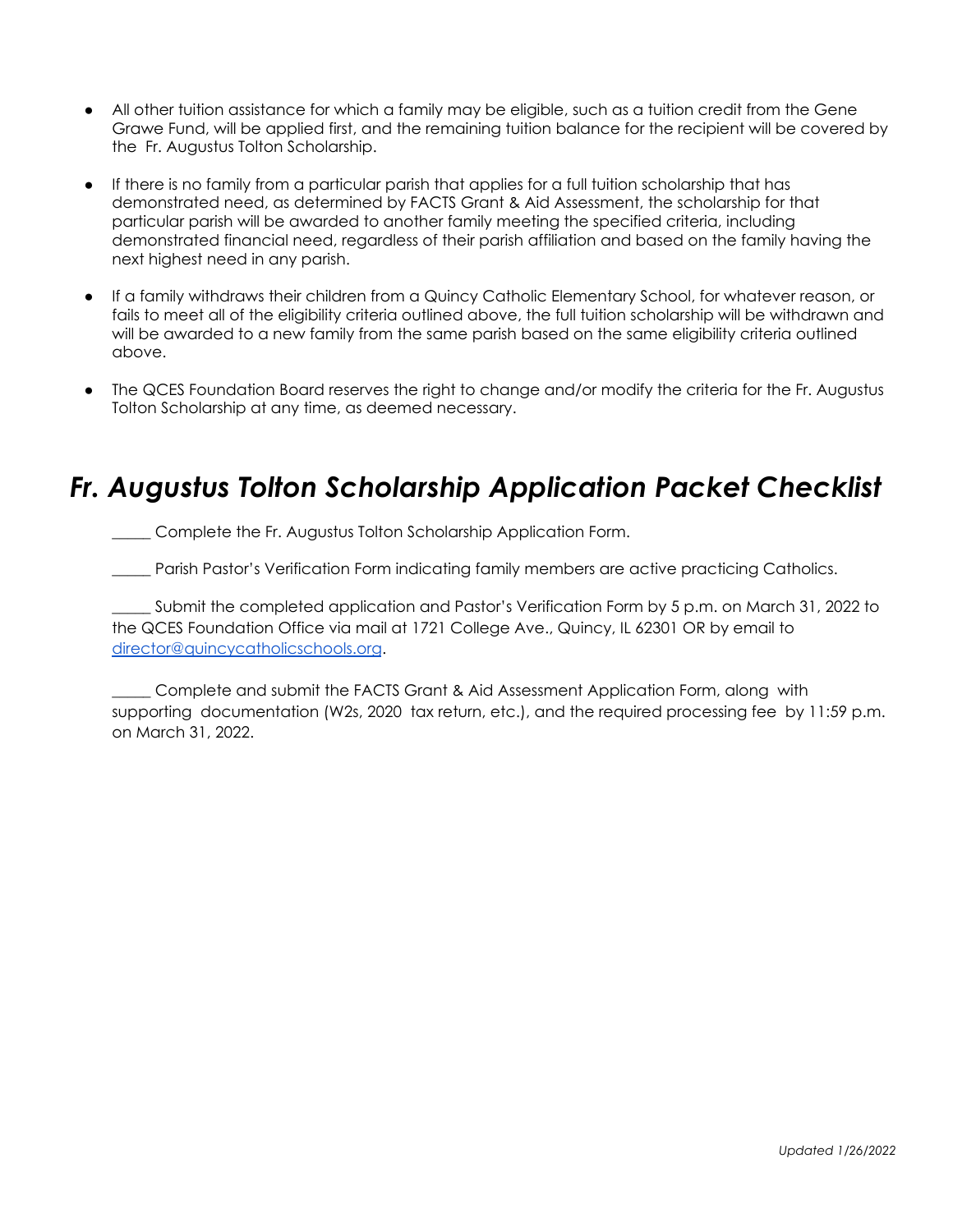## **Quincy Catholic Elementary Schools Foundation** *Fr. Augustus Tolton Scholarship Application Form*

This completed application must be submitted to the QCES Foundation office by 5 p.m. on March 31, 2022 either via mail at 1721 College Ave., Quincy, IL 62301 or via email to [director@quincycatholicschools.org](mailto:director@quincycatholicschools.org). All applicable information requested on the form must be completed in full in order for the application to be considered by the selection committee.

#### **PLEASE PRINT**

| Please list the requested information below for each child who would be enrolled in a Quincy Catholic<br>Elementary School for the 2022-23 school year: |  |                                                                                                                                                                                                                                |  |
|---------------------------------------------------------------------------------------------------------------------------------------------------------|--|--------------------------------------------------------------------------------------------------------------------------------------------------------------------------------------------------------------------------------|--|
|                                                                                                                                                         |  |                                                                                                                                                                                                                                |  |
|                                                                                                                                                         |  | Current School Attending _________________________________Grade Level for the 2022-23 School Year______                                                                                                                        |  |
|                                                                                                                                                         |  |                                                                                                                                                                                                                                |  |
|                                                                                                                                                         |  | Current School Attending _________________________________Grade Level for the 2022-23 School Year______                                                                                                                        |  |
|                                                                                                                                                         |  |                                                                                                                                                                                                                                |  |
|                                                                                                                                                         |  | Current School Attending Current School Year Current School Year Current School Year Current School Year Current School Year Current School Year Current School Year Current School Year Current School Year Current School Ye |  |
|                                                                                                                                                         |  | _First Name____________________________Current Age______________________________                                                                                                                                               |  |
|                                                                                                                                                         |  | Grade Level for the 2022-23 School Year                                                                                                                                                                                        |  |

If additional children need to be listed, please provide the requested information above on the back of this **application form.**

*My/our signature(s) below indicate(s) that I/we understand as part of the application process I/we must complete and submit a FACTS Grant & Aid Assessment Application Form by the specified deadline. I/we also understand that I/we must submit the signed Parish Pastor's Verification Form indicating my/our family is* actively practicing our Catholic faith, as defined on the verification form. I/we further understand that I/we must *complete these documents each year, as well as complete this application form annually, and meet the* financial eligibility guidelines in order to continue to receive the Fr. Augustus Tolton Scholarship. All required *forms and documentation must be submitted by the annually specified deadlines for further consideration.*

| Father's Signature  | Date |  |
|---------------------|------|--|
|                     |      |  |
| Mother's Signature_ | Date |  |